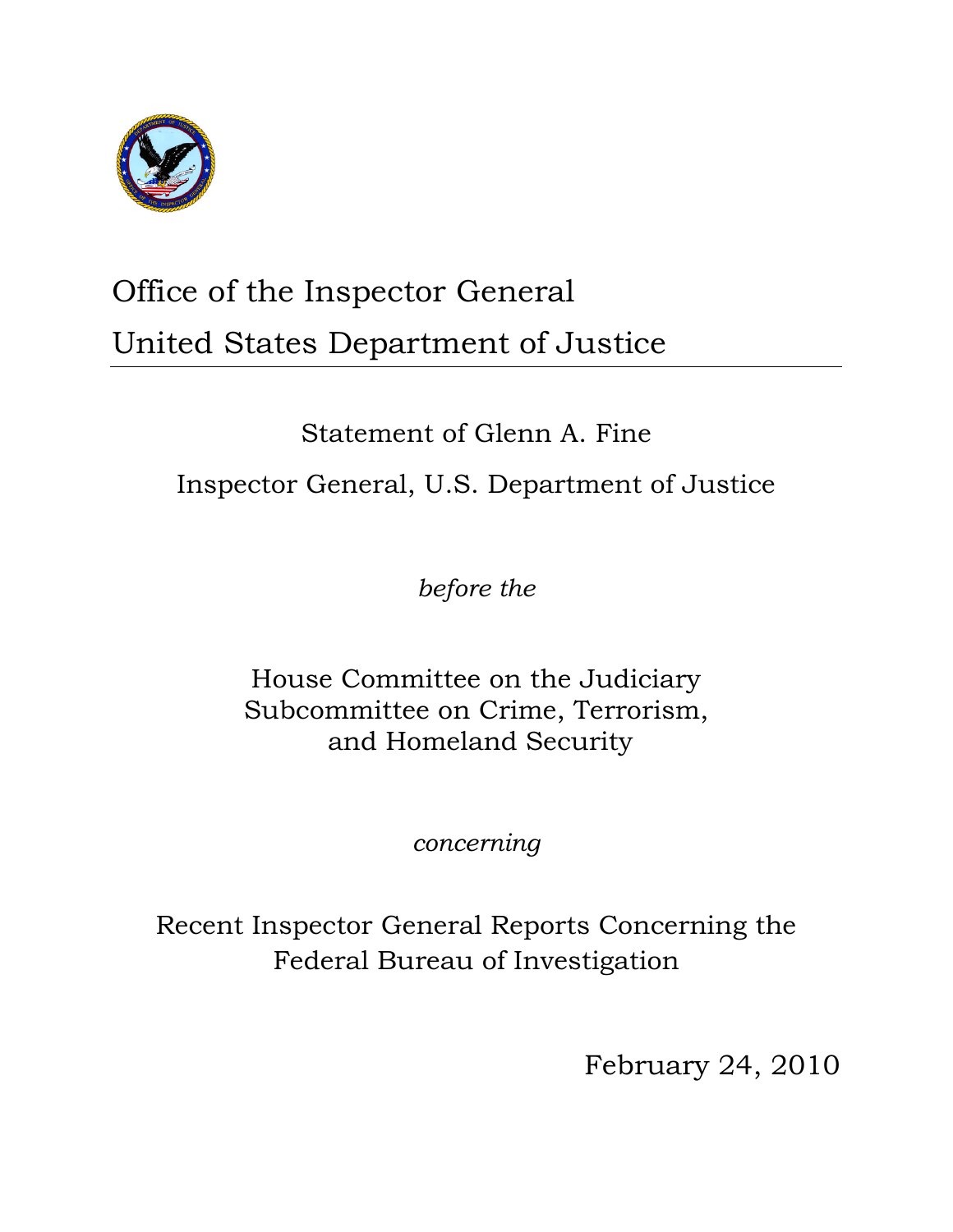### **Statement of Glenn A. Fine Inspector General, U.S. Department of Justice,**

# **before the House Committee on the Judiciary Subcommittee on Crime, Terrorism, and Homeland Security**

## **on Recent Inspector General Reports Concerning the Federal Bureau of Investigation February 24, 2010**

Mr. Chairman, Ranking Member Gohmert, and Members of the Subcommittee on Crime, Terrorism, and Homeland Security:

Thank you for inviting me to testify about recent Office of the Inspector General's (OIG) reports related to the Federal Bureau of Investigation (FBI).

The FBI faces significant challenges in handling its many critical duties. After the terrorist attacks of September 11, 2001, the FBI has reoriented its focus to make counterterrorism its top priority, but at the same time it must continue to address its many pressing traditional law enforcement responsibilities.

As part of the OIG's ongoing oversight work, we have reviewed a variety of important FBI programs. At the request of the subcommittee, I will mainly focus my testimony on three recent OIG reviews: (1) coordination between the FBI and the Bureau of Alcohol, Tobacco, Firearms and Explosives (ATF) in explosives investigations; (2) the FBI's foreign language translation program; and (3) the FBI's and the Department of Justice's coordination of efforts to combat gang violence.

Within the past year we have also issued several other reports on important FBI programs. My testimony briefly summarizes the findings of some of these reviews. Finally, my testimony highlights several ongoing OIG reviews of FBI programs.

### **I. Explosives Investigation Coordination Between the FBI and ATF**

 In October 2009, the OIG issued an audit report that examined the coordination between the FBI and ATF in explosives investigations, and the Department of Justice's oversight of these coordination efforts.

 Our audit found that FBI and ATF were not adequately coordinating explosives related operations, and the Department's management of the FBI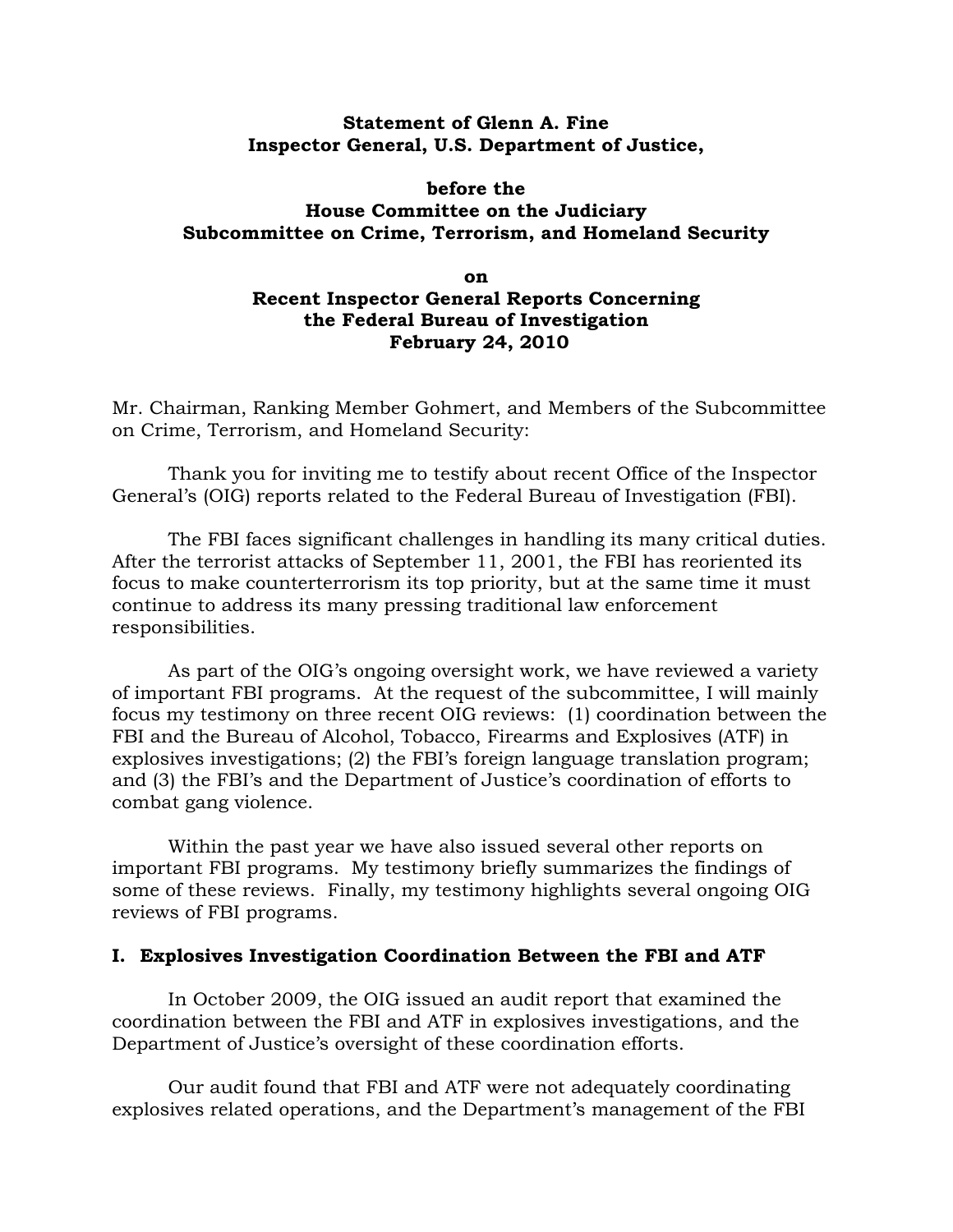and ATF's coordination efforts was ineffective. We found that conflicts continued to occur throughout the country about whether the FBI or ATF would be the lead agency for federal explosives investigations and about their differing explosives-handling techniques.

Federal law gives the FBI and ATF concurrent jurisdiction over most federal explosives crimes. Yet, the FBI and ATF have developed separate and often conflicting approaches to explosives investigations and related activities such as explosives training, information sharing, and forensic analysis.

As discussed in our report, after ATF was transferred from the Department of the Treasury to the Department of Justice in 2003, the Attorney General issued a Memorandum (the 2004 Attorney General Memorandum) that attempted to define the roles of the FBI and ATF in explosives investigations and related activities. However, our audit found that the Department, the FBI, and ATF did not implement the 2004 Attorney General Memorandum's procedures for explosives information sharing, database consolidation, training, and coordination of laboratory resources.

In addition, the 2004 Attorney General Memorandum contained ambiguous directives for determining which agency had lead authority for explosives matters. We also found that a subsequent 2008 Memorandum of Understanding between the FBI and ATF did not adequately clarify investigative jurisdiction and instead reiterated many of the ambiguous elements of the 2004 Attorney General Memorandum.

Based on our survey of ATF and FBI explosives specialists, field managers, and state and local bomb squads, as well as over 100 interviews of ATF and FBI employees in the field, we found that conflicts continue to occur between the FBI and ATF throughout the country regarding which agency should lead federal explosives investigations and which techniques should be used to neutralize explosives. For example, 33 percent of ATF explosives specialists and 40 percent of FBI bomb technicians who responded to our survey reported having disputes with their counterparts at explosives incidents in fiscal years 2007 and 2008.

Our audit also found that the FBI and ATF explosives investigators sometimes raced to be the first federal agency on the scene of an explosives incident, and disputes have occurred when one agency arrived first and the other agency believed the explosives incident fell within its lead agency authority. Some FBI and ATF agents candidly acknowledged to us that they operated under the assumption that "possession is nine-tenths of the law," meaning that they believed their agency would have lead authority if they arrived first at the scene.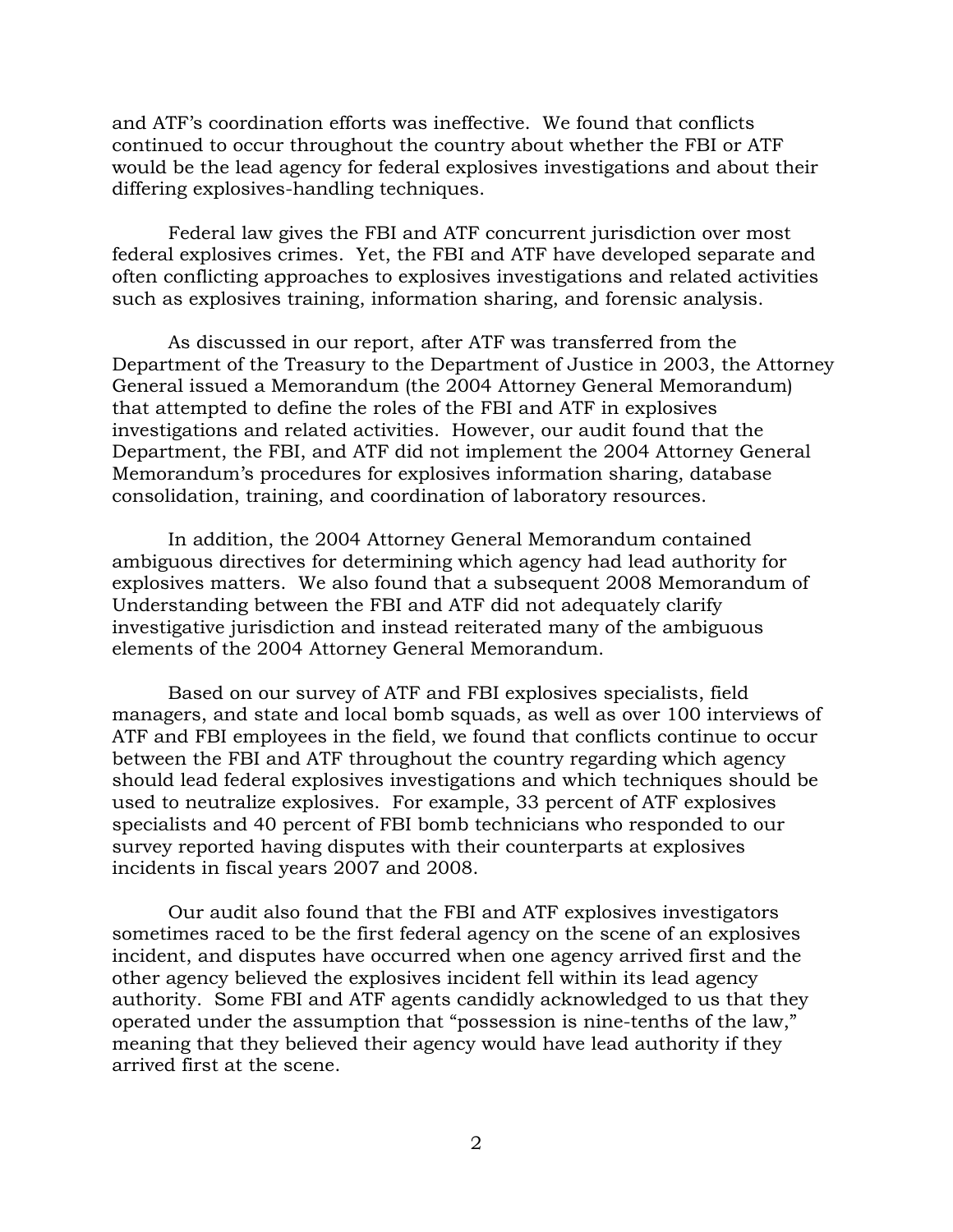We found that these disputes can delay investigations, interviews, and crime scene processing; can confuse local first responders about which federal agency is the federal lead on explosives matters; and can undermine federal and local relationships. In fact, over three-quarters of explosives specialists at both ATF and the FBI who responded to our survey believed that the other agency had duplicated capabilities already at the explosives scene, resulting in delayed decision-making.

Our audit also found that the FBI and ATF each maintain distinct explosives-incident reporting databases to manage laboratory forensic reports, incident reporting, and technical explosives-related information and intelligence. In particular, although the 2004 Attorney General Memorandum required the FBI and ATF to consolidate their records of criminal explosives incidents reported by federal, state, and local agencies into ATF's Bombing and Arson Tracking System (BATS), the FBI only provided a one-time transfer of its explosives-incident data, and the FBI had not reported any subsequent explosives-incident information to BATS since 2004. The separate FBI and ATF explosives databases result in a duplication of effort and the inability to accurately determine trends in explosives incidents.

Further, the majority of state and local bomb squad commanders responding to our survey reported that they rarely or never entered incident information into BATS or queried BATS to obtain information. As a result, BATS is not the comprehensive resource envisioned for reliably determining trends and providing useful explosives-related statistics.

The 2004 Attorney General Memorandum also directed ATF to coordinate all DOJ post-blast explosives training. However, our audit found that the FBI and ATF did not implement this directive. Instead, the FBI and ATF continue to separately operate their respective explosives-training facilities and programs and run uncoordinated post blast training programs. In particular, the FBI and ATF have not worked together to establish joint explosive-training priorities, such as identifying what training is needed, who has the most pressing need for the training, and who can provide such training.

The FBI and ATF also continue to maintain separate laboratories that perform explosives-related analyses. The 2004 Attorney General Memorandum required a Laboratory Review Board to examine laboratory resources and workloads and make recommendations for the most productive allocation of DOJ laboratory resources. Yet, we found no evidence that the Board fulfilled this requirement, issued any report regarding potential consolidation, or developed any guidance on how resources and workloads should be allocated between the two agencies' laboratories.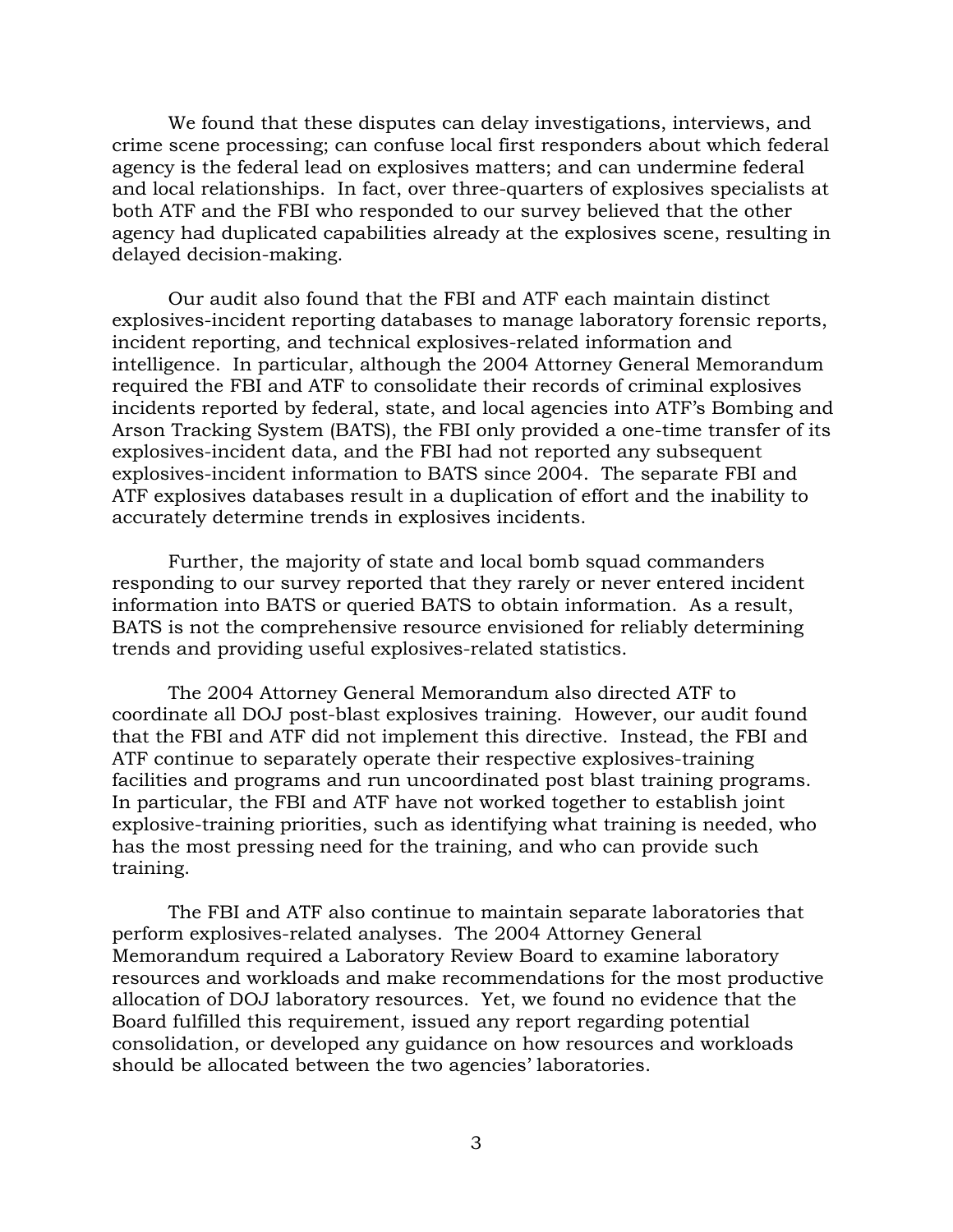We also found that ATF does not participate in the majority of Joint Terrorism Task Forces led by the FBI. Likewise, the FBI does not fully participate in ATF-led Arson and Explosives Taskforces.

In April 2009, in accord with the President's Homeland Security Presidential Directive (HSPD)-19, the Department of Justice established an inter-departmental Joint Program Office (JPO). This office, led by the FBI, was designed to bring resolution to issues among agencies not resolved by other mechanisms, and to serve as a resource for policy, planning, and decision support. When responding to our report, the FBI and the Department asserted that the JPO has recently been successful in resolving some of the issues identified in our report, specifically citing the development of community-wide consensus standards for training of explosive-detection canine teams, which will be published in a guidelines document for implementation nationwide.

Yet, as our audit report noted, the JPO was not designed to function as a deciding authority on roles and responsibilities for the FBI and ATF in handling explosives incidents, but instead was conceived to be a formalized inter-agency discussion forum. Moreover, the JPO cannot impose consensus on components with opposing policy positions, who continue to make decisions independently. We concluded that absent forceful leadership from the Department of Justice to resolve differences between the FBI and ATF, the long history of FBI and ATF competition over explosives-investigations activities is likely to persist.

Our audit made 15 recommendations to the Department, FBI, and ATF to improve explosives-related coordination, including considering establishing a Department directive that clearly defines jurisdiction between the agencies; establishing a formal procedure for the Department to resolve jurisdictional disputes; requiring reviews of the most efficient uses of Department explosives training programs and laboratory resources; and issuing new agency guidelines to promote explosives-incident reporting and information sharing by both agencies.

At the time our audit was issued, the Department said it agreed in concept with our recommendations, although it did not respond individually to each in its initial response to our report.

On January 29, 2010, the Department provided the OIG with an updated response which stated that the Department was committed to ensuring that the concerns raised in our report were resolved clearly and conclusively. This updated response also described the Department's plans for addressing the recommendations in our report. In particular, the response stated that the Department has established four working groups, composed of representatives from the Deputy Attorney General's Office, the FBI, and ATF, to address the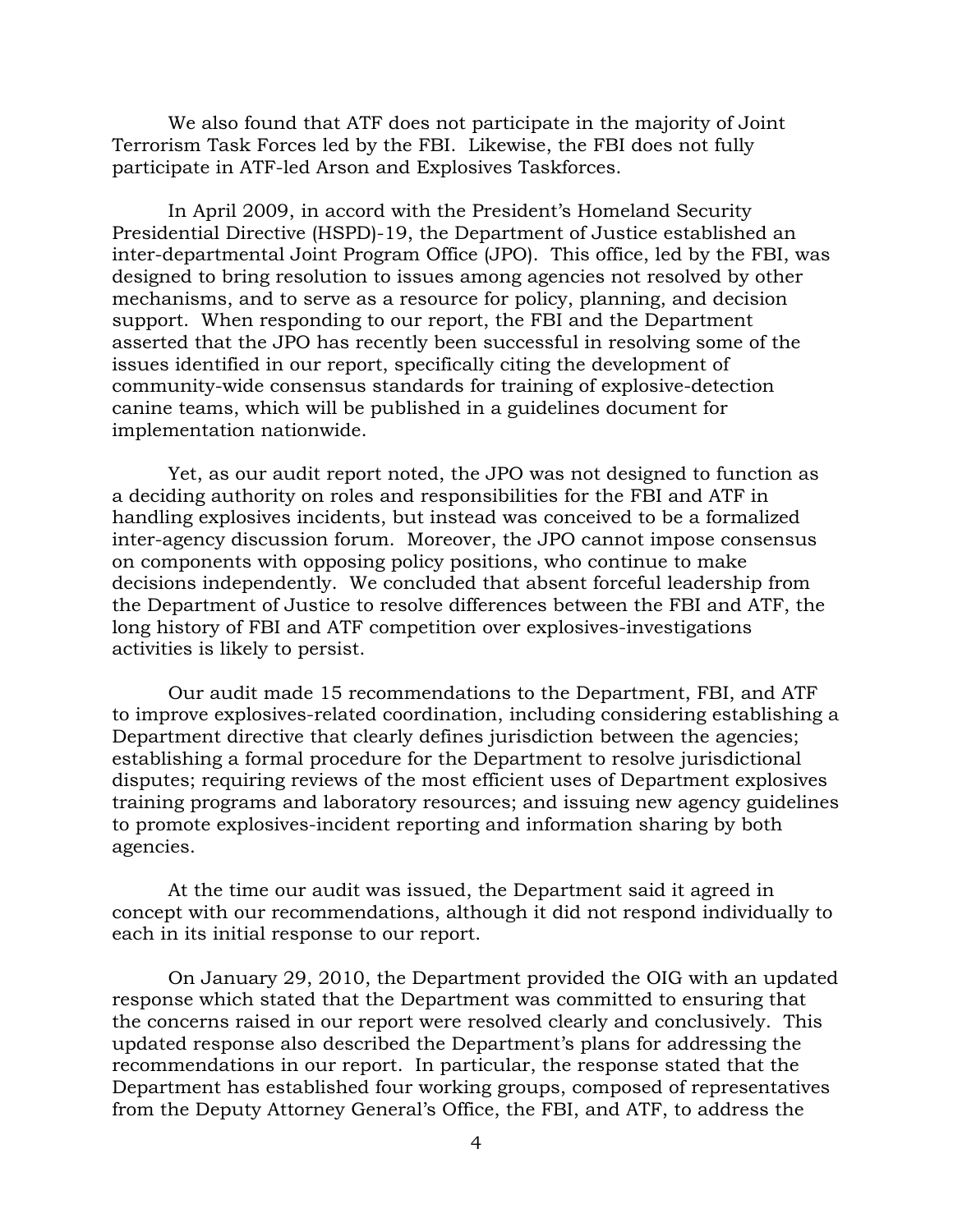recommendations of our report. The response also described the steps the working groups were taking to either reach consensus on appropriate steps to resolve the recommendations, or options for a decision by the Department on actions that should be taken to resolve the recommendations.

We believe the Department's updated response indicates it is taking our recommendations seriously, and we plan to carefully monitor the Department's progress in addressing the important issues identified in our report. We also believe that it is critical for the Department to promptly address these issues, both to avoid confusion and duplication of effort, and also to ensure the best use of the Department's resources in explosives investigations.

### **II. The FBI's Foreign Language Translation Program**

Over the past five years, the OIG has issued three audit reports on the FBI's Foreign Language Translation Program (FLP) – the first report in 2004, the second report in 2005, and the most recent report in October 2009.

Our first audit in 2004 found that significant amounts of audio material collected for FBI counterterrorism and counterintelligence operations were awaiting translation, including material collected for the FBI's highest priority cases. Our second audit in 2005 found that while the FBI had made some improvement in several areas of its foreign language translation program, significant deficiencies remained. For example, the 2005 audit determined that the FBI's backlog of audio material awaiting translation had increased since the 2004 audit, and that the FBI was not prioritizing the translation of high priority material in accordance with its national priorities and its overall mission. In addition, the FBI still did not have a comprehensive statistical collection and reporting system to accurately report backlog statistics. The 2005 audit also concluded that the FBI needed to improve the management of its linguist resources by developing linguist hiring goals.

In October 2009, we issued our third audit examining the FBI's foreign language program. The 2009 audit determined that the FBI still cannot accurately determine the amount of foreign language material it collects and the amount of material that remains unreviewed because the FBI still lacks a consolidated, accurate collection and statistical reporting and evaluation system. While the FBI is consolidating several of its systems, it still relies on its field offices to manually report workload data, which often results in inconsistent and inaccurate statistics.

Our 2009 audit also showed that the FBI continued to have significant amounts of unreviewed audio and electronic files that it collected for its counterterrorism, counterintelligence, and criminal investigations between fiscal years (FY) 2006 and 2008.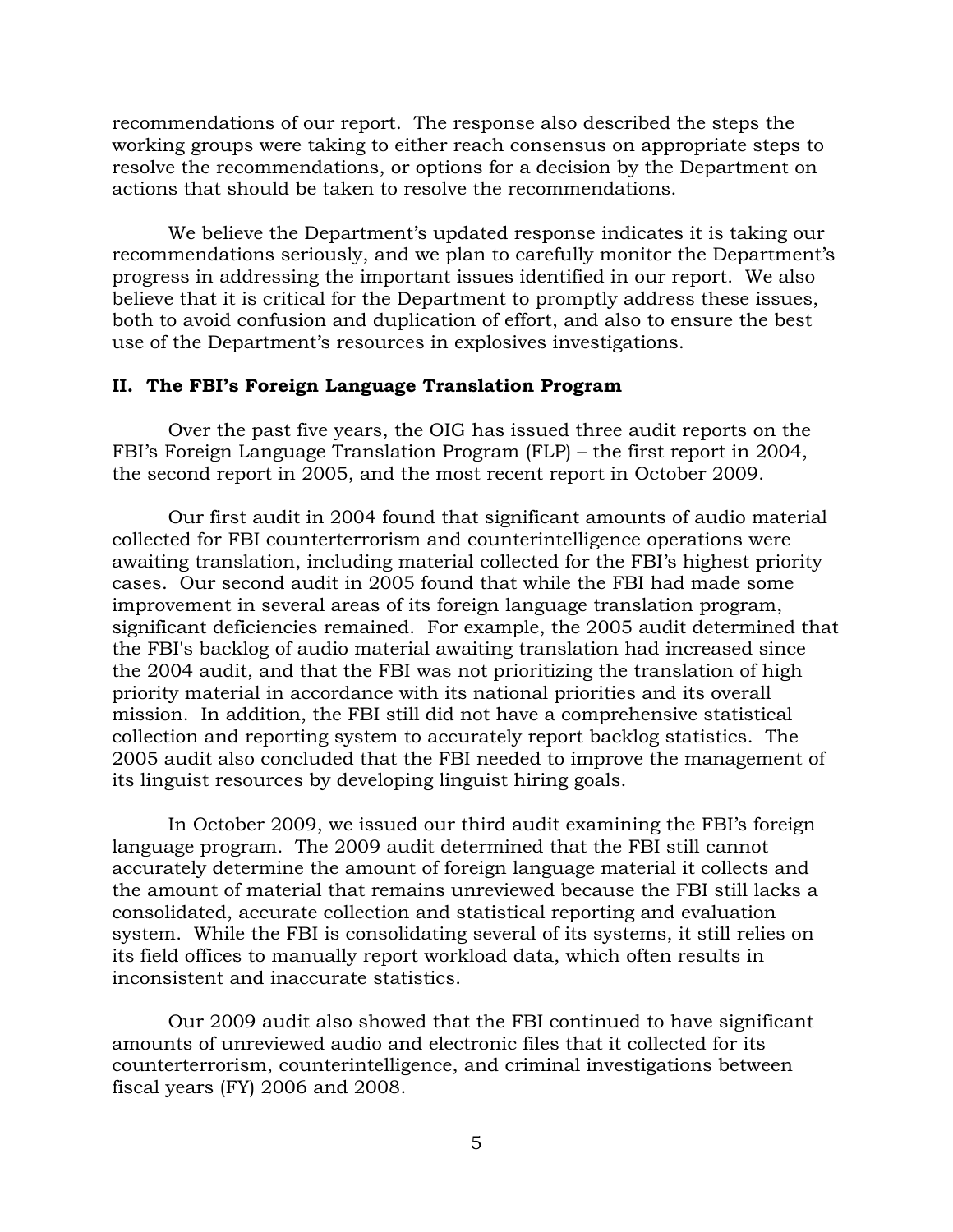The exact volume of unreviewed materials is not precise because of deficiencies in the FBI's collection systems and its procedures for accounting for materials. However, the FBI's data shows that the amount of unreviewed material is large. For example, the number of unreviewed electronic files has increased signficantly.

With regard to one area of unreviewed materials – audio material in counterterrorism cases – the FBI's raw data indicates that the amount of unreviewed counterterrorism audio material increased from about 8,600 hours in FY 2003 to nearly 47,000 hours through FY 2008. The FBI asserted in response to our report that there has been a 40 percent reduction in the FBI's counterterrorism audio backlog. The FBI based this assertion on its consideration of "refined" data from one collection system, which we call Collection System A in our report. The FBI believes that Collection System A contains almost all of the counterterrorism audio collections. By refining what it believes to be anomalies in Collection System A's backlog, such as duplicate audio recordings, audio associated with an expired court order and inactive cases, or audio with only English language recorded, the FBI calculated that its backlog of counterterrorism audio material awaiting translation was 4,770 hours as of September 2008.

However, while we agree with some of the FBI's reasons for deleting audio material from Collection System A's backlog totals, we have concerns about the refinement process, and the refined data has not been verified. Moreover, the FBI's calculation of 4,770 is limited only to manually refined data from one system, Collection System A. While our report acknowledged that the actual backlog of unreviewed counterterrorism audio is lower than the 47,000 raw number from the FBI's data system, we also believe that the true number is likely higher than the 4,770 refined figure advanced by the FBI.

In addition, it is important to note that this statistic relates to only one category of unreviewed materials – audio material in counterterrorism cases – and does not relate to the significant amounts of unreviewed counterintintelligence audio, and unreviewed counterterrorism and counterintelligence electronic files. We also found that the FBI did not have a strategy for guiding its foreign language translation program to keep pace with its growing collection of electronic files.

Our audit concluded that not translating or reviewing counterterrorism and counterintelligence materials can increase the risk that the FBI will not detect information that may be important to its counterterrorism and counterintelligence efforts.

Our audit analyzed the FBI's quality control over its foreign language translations. Our report determined that the FBI has made improvements in this area. For example, the FBI created a unit dedicated to quality control of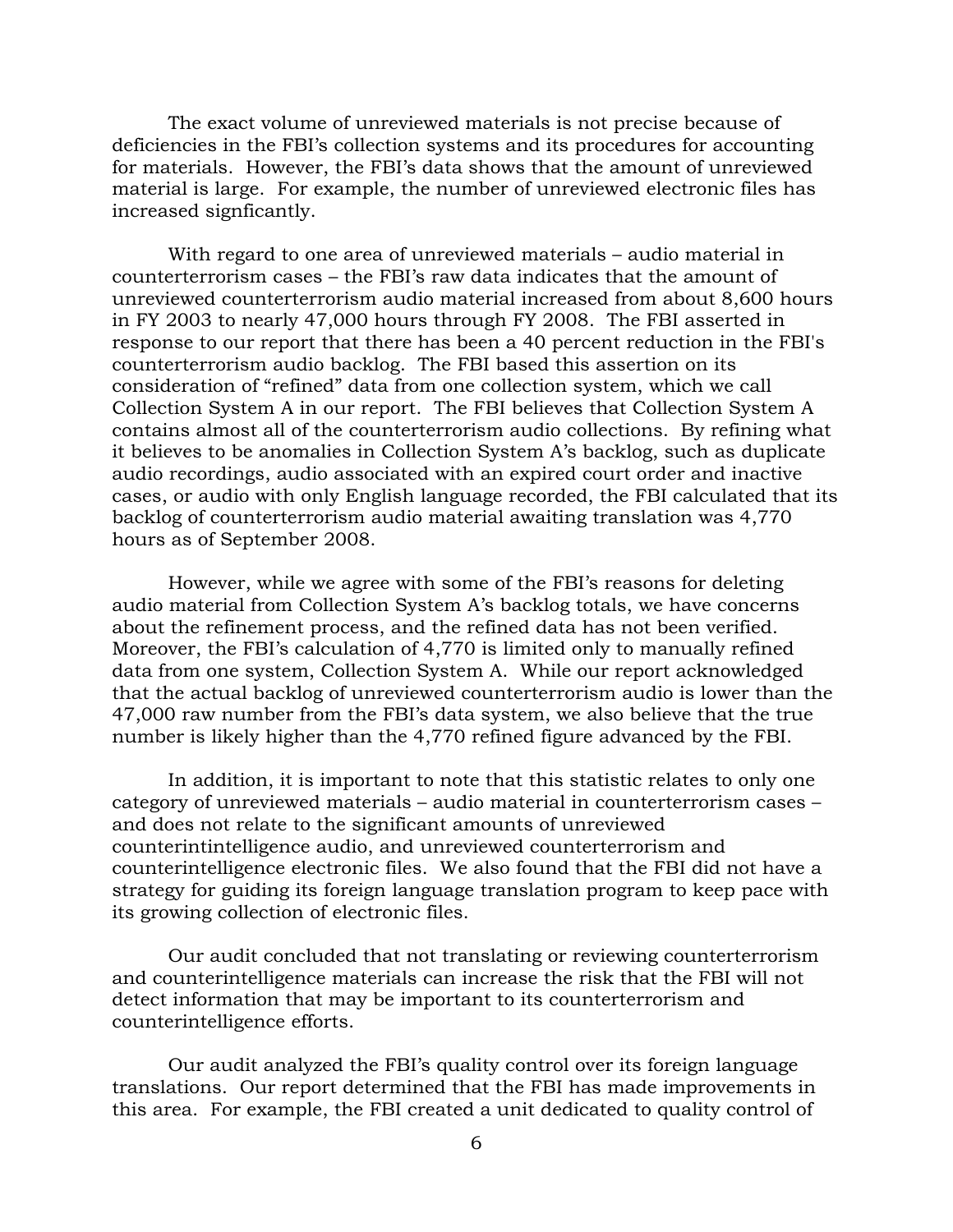FBI translations and also established a tracking system capable of monitoring compliance with quality control guidelines. However, we identified some continued deficiencies in the management and oversight of the quality control process, such as the FBI's not ensuring that linguists who had Not Satisfactory ratings for their translations received follow-up assessments.

Our audit also analyzed the FBI's progress in hiring linguists. We found that the number of linguists performing translations for the FBI had decreased since our last audit, from 1,338 in March 2005 to 1,298 in September 2008. We also found that the FBI did not achieve the linguist hiring goals for languages it identified as critical to FBI operations. For example, in FY 2008 the FBI only met its hiring target for 2 of the 14 critical languages for which it set goals.

We concluded the FBI's inability to meet its hiring goals affects its ability to translate the materials it collects and to reduce the backlog of unreviewed material, including material for high priority cases.

The FBI's process to hire linguists remains slow. In our audit, we determined that from FYs 2005 through 2008 it took the FBI approximately 19 months to hire a contract linguist, an increase from the 16-month period we found in our 2005 audit. The security clearance adjudication processes and proficiency testing accounted for the longest periods of time in applicant processing.

In our audit report, we made 24 additional recommendations to help the FBI improve its management of its foreign language translation program. For example, we recommended that the FBI report accurate, comprehensive data on the backlog of unreviewed foreign language audio material from all audio collections, not solely from Collection System A, and we recommended that the FBI develop a proactive strategy for keeping pace with translating and reviewing its increasing collection of electronic files.

The FBI agreed with our recommendations and stated that it is taking steps to implement them. We will continue to monitor the FBI's performance in this important area.

## **III. Review of the Department's Intelligence and Anti-Gang Coordination Centers**

In November 2009, the OIG issued a report that examined two anti-gang centers the Department established in 2006 to help combat gang-operated criminal networks in the United States: (1) the National Gang Intelligence Center (NGIC); and (2) the National Gang Targeting, Enforcement, and Coordination Center (GangTECC).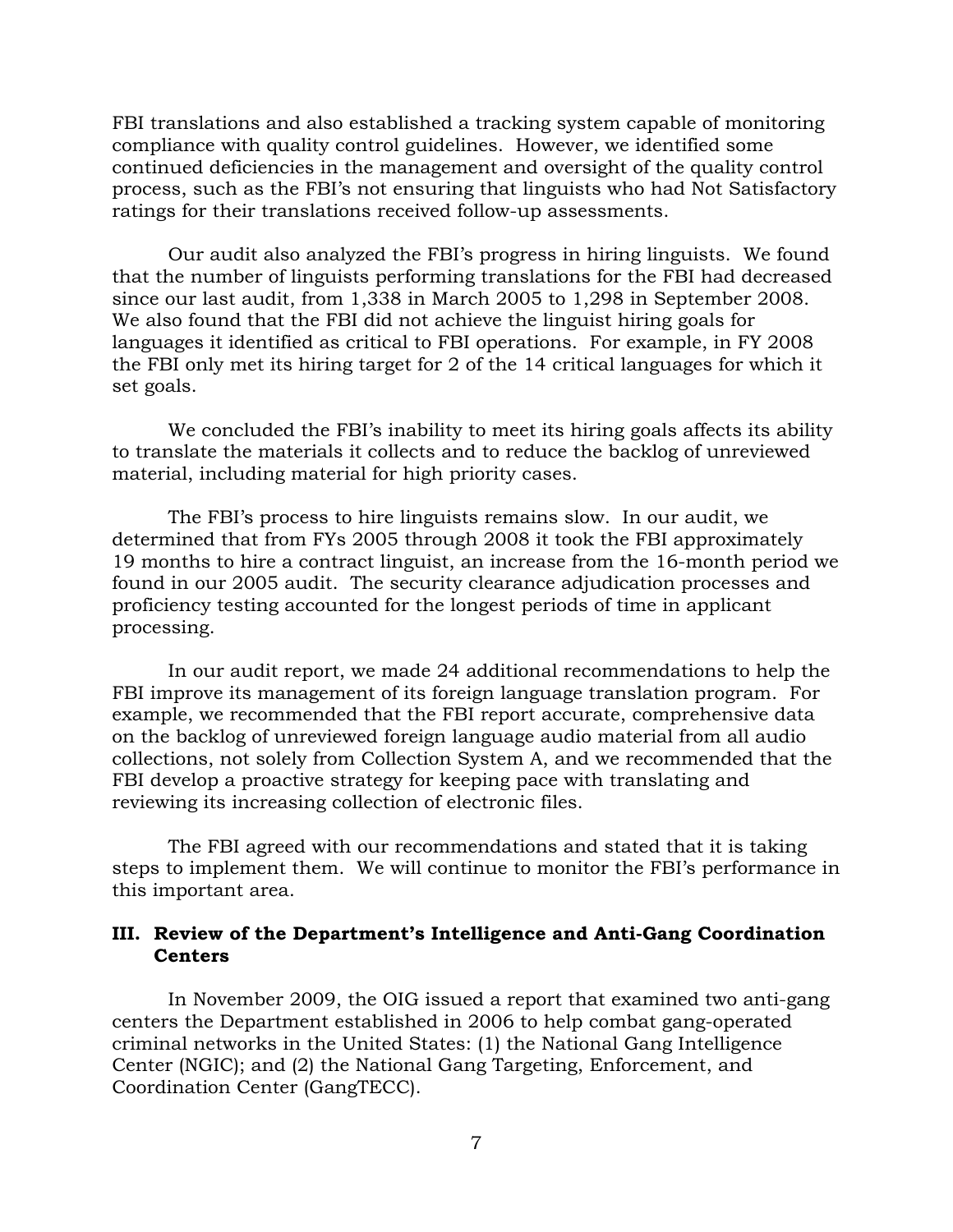The FBI is responsible for administering NGIC, which is designed as a multi-agency center to develop and share gang-related information. The Department's Criminal Division is responsible for supervising GangTECC, which is intended to coordinate overlapping gang investigations, ensure that tactical and strategic gang intelligence is shared between law enforcement agencies, and serve as a central coordinating and deconfliction center for multi-jurisdictional gang investigations involving federal law enforcement agencies.

However, our report concluded that the two centers have not significantly improved the coordination and execution of the Department's anti-gang initiatives and have not made a significant impact on the Department's antigang activities.

For example, we found that NGIC has not established a centralized gang information database for collecting and disseminating gang intelligence because of technological limitations and operational problems. In addition, the communications infrastructure that would allow NGIC to access gang-related information from state databases has not progressed beyond the development phase. We also determined that NGIC has few regular users outside of the FBI and GangTECC, receives few requests for information, and produces reports that are of limited usefulness. State, local, and tribal law enforcement agencies averaged only 3 requests per year to NGIC, and submitted only 13 of the 213 total requests for information from NGIC's inception in 2006 to February 2009.

In our discussions with NGIC and GangTECC personnel and other law enforcement officials about why NGIC was not used more frequently by law enforcement agencies, we found that NGIC was not perceived as an independent, multi-agency center by many law enforcement personnel. Rather, it was repeatedly referred to as being "FBI-centric" in the products it generates and the intelligence analysis it provides.

With regard to GangTECC, our review found that GangTECC has a broad, multi-purpose mission but no operating budget. The lack of an operating budget has prevented GangTECC managers from taking actions essential to its operations, including hosting case coordination meetings and conducting effective outreach to the law enforcement community. In addition, GangTECC has not established itself as the central coordination and deconfliction entity as envisioned because GangTECC's member agencies and federal prosecutors are not required to inform GangTECC of their gang-related investigations and prosecutions.

Most important, in examining the relationship between NGIC and GangTECC, we found that the two entities have not worked together effectively. While the two centers share an office suite, their co-location has not led to the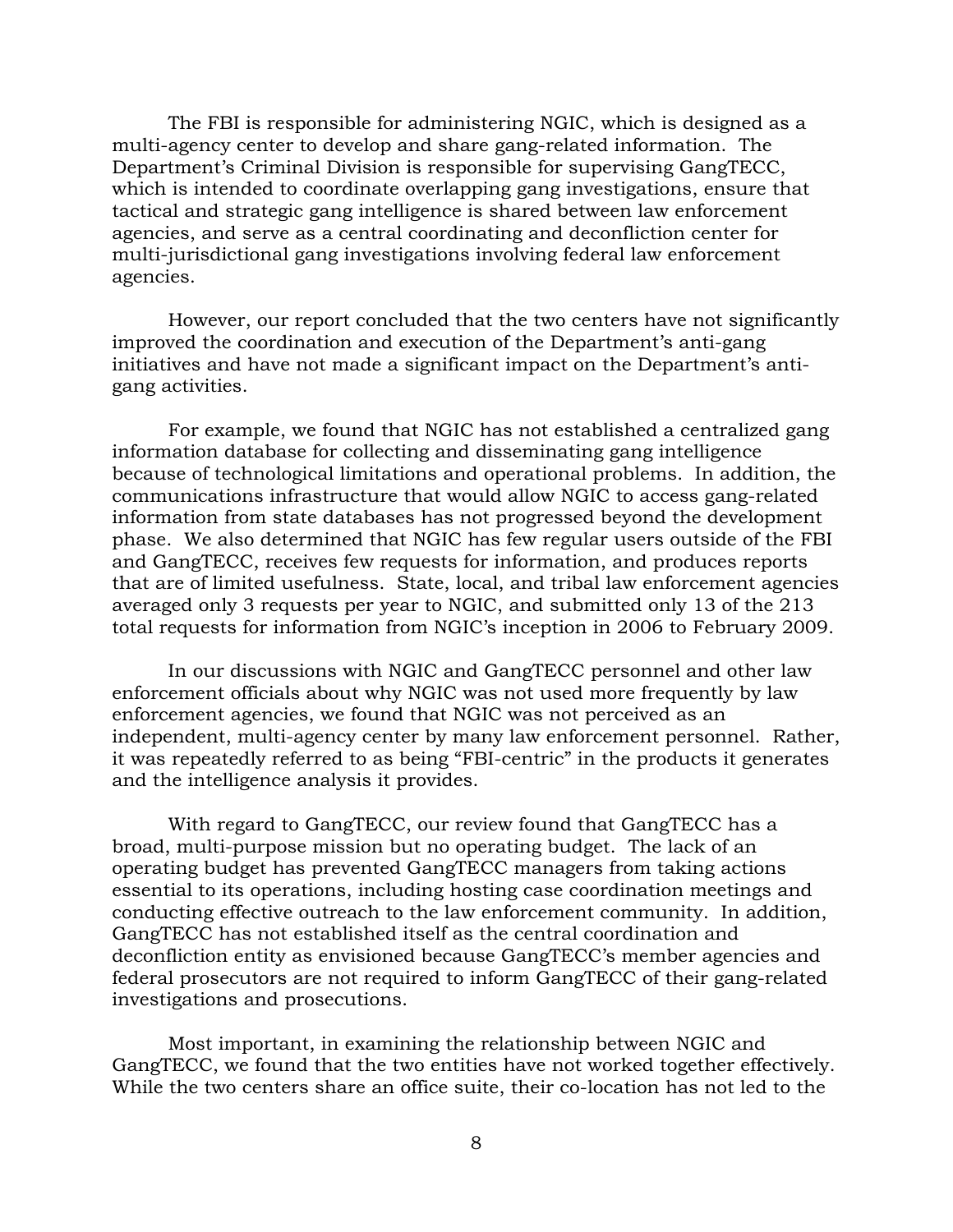anticipated partnership between NGIC and GangTECC, and communication between the two centers remained limited and ad hoc.

Our report made 15 recommendations to help improve the Department's anti-gang efforts, including that the Department consider whether to merge NGIC and GangTECC under common leadership. We believe that a merger could improve their ability to support and coordinate the Department's antigang initiatives on a national level. In response to the report, the Department stated that it concurred in concept with the 15 recommendations and was in the process of evaluating and formulating measures to respond to the recommendations.

On February 3, 2010, the Department provided us with an updated response to the recommendations in our report. This response described organizational changes the Department is considering implementing to improve the effectiveness of NGIC and GangTECC. In particular, the Department stated that it is considering establishing a partnership between NGIC, GangTECC and the Organized Crime Drug Enforcement Task Force Fusion Center and the Special Operations Division. The Department also stated that it has begun considering whether to merge GangTECC and the Criminal Division's Gang Unit into a single Criminal Division component to ensure better coordination, although it stated its belief that a partnership will likely effectively address the concerns underlying this recommendation.

In our opinion, because of the importance of anti-gang efforts, and the prevalence of gang violence, it is critical that the Department of Justice take swift action to improve the coordination of its anti-gang initiatives.

# **IV. Other Completed OIG Reports Regarding the FBI**

In addition to the three reviews described above, the OIG has recently issued several other reports on significant issues concerning FBI operations. In this section of my testimony, I briefly discuss some of those recently completed reviews.

#### **Oversight of the FBI's Sentinel Case Management Project**

In November 2009, we issued the fifth in a series of OIG audit reports examining the FBI's ongoing development of its Sentinel case management project, which is intended to upgrade the FBI's information technology tools by providing the FBI a fully electronic case management system and an automated workflow process.

Our audit found that the FBI's development of Sentinel continues to progress. However, our November 2009 report identified several new areas of concern with the overall progress of Sentinel and, in particular, the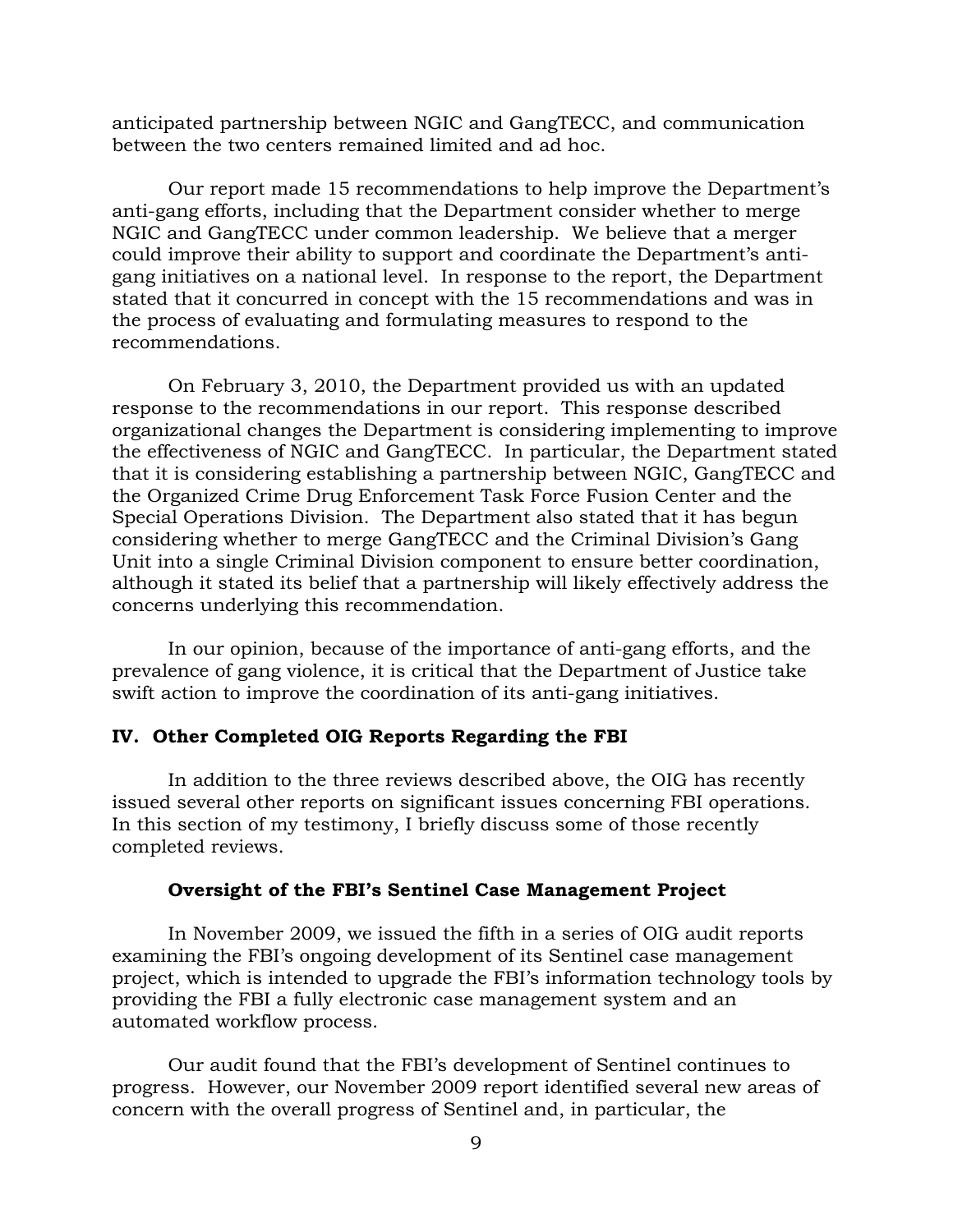implementation of Phase 2 of the project. Phase 2 originally was intended to deliver to the FBI eight electronic forms, implement more efficient work processes, and begin the migration to Sentinel of administrative case data currently in the FBI's Automated Case Support (ACS) system. Our audit found the FBI and the contractor, Lockheed Martin, encountered considerable challenges in deploying the new electronic forms and has deferred deployment of the forms to later stages of the Sentinel project.

Moreover, our report found that while the FBI's estimate of Sentinel's overall cost had not increased from the initial \$451 million, the overall project completion date was extended to September 2010, three months later than the FBI had estimated at the time of our last audit report and nine months later than originally planned.

Given our concerns at the completion of our fifth Sentinel report, we immediately initiated another review of the Sentinel project. This ongoing review has raised additional concerns about the progress of Sentinel, including the timing for its completion. Recently our auditors were briefed by FBI officials regarding the status of Sentinel's Phase 2 and the planning for the final phases of the project. We were informed that while Phase 2 of Sentinel was conditionally accepted by the FBI on December 2, 2009, it has yet to be deployed, and testing of Phase 2 products is ongoing because of performance and usability issues. Additionally, due to delays in deploying Phase 2 of Sentinel, the FBI acknowledges that its schedule for completion will have to be extended again and that the costs for the project as a whole are likely going to increase above Sentinel's budget of \$451 million. The FBI has not received or determined a new estimated completion date.

Our reviews of Sentinel will continue, and we will continue to evaluate and report on the progress of this critical information technology upgrade.

### **Review of the FBI's Use of Exigent Letters and Other Informal Requests to Obtain Telephone Records**

In January 2010, the OIG released a report examining in detail the FBI's improper use of exigent letters and other informal requests to obtain telephone records without legal process. For example, the report identified various informal methods the FBI used to obtain telephone records improperly, such as requests by e-mail, face-to-face requests, on post-it notes, or by telephone. In addition, the report examined the accountability of FBI employees, supervisors, and managers who were responsible for these flawed practices.

We understand that the findings in this report will likely be the subject of a separate hearing by a subcommittee of the House Committee on the Judiciary, and at suggestion of the Committee I do not address our findings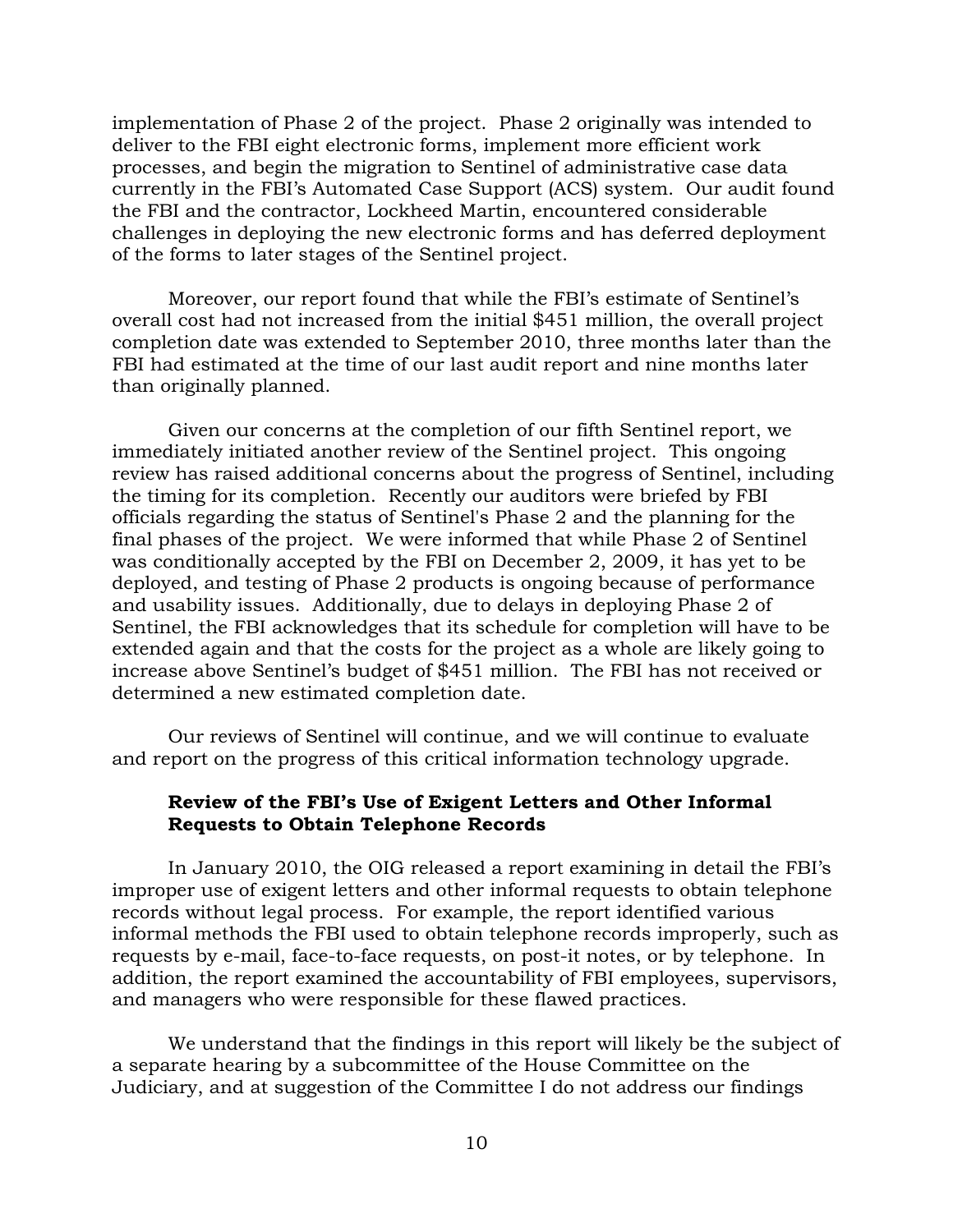from that review in my testimony today. We look forward to discussing this report at that hearing.

## **The FBI's Terrorist Watchlist Nomination Practices**

In May 2009, we issued an audit report that examined the FBI's practices for making nominations to the consolidated terrorist watchlist. This watchlist is used by frontline government screening personnel to determine how to respond when a known or suspected terrorist is encountered while seeking entry into the United States or is encountered by law enforcement officers inside the United States. The failure to place appropriate individuals on the watchlist, or the failure to place them on the watchlist in a timely manner, increases the risk that they are able to enter and move freely within the United States.

The OIG audit found that the FBI had failed to nominate many known or suspected terrorists to the consolidated terrorist watchlist in accordance with FBI policy, did not nominate many others in a timely manner, and did not update or remove terrorist watchlist records as required. The OIG made 16 recommendations to the FBI regarding nominations to, modifications of, and removal of identities from the consolidated terrorist watchlist, and the FBI agreed to implement these recommendations.

## **FBI Discipline**

In May 2009, we issued a report examining whether the FBI's disciplinary system had imposed consistent, reasonable, and timely discipline on its employees who committed misconduct. We concluded the FBI's investigations of misconduct generally were thorough and were conducted in a consistent manner, and the timeliness of these investigations has improved.

However, we found that potential misconduct by FBI employees was not consistently reported, as required by FBI policy, to FBI headquarters or to the OIG. In addition, while FBI disciplinary decisions generally were reasonable, some of the decisions about which penalties to impose contained inconsistencies that could not be explained by the record in the case files. We also determined that the FBI did not ensure that employees who were suspended for misconduct actually served their suspensions. Moreover, with regard to allegations of a double standard of discipline in the FBI, we found that, although the number of substantiated cases on FBI Senior Executive Service (SES) employees that were appealed during our entire review period was small, the evidence indicated that SES employees were treated more leniently on appeal than non-SES employees, and that this more lenient treatment was not justified.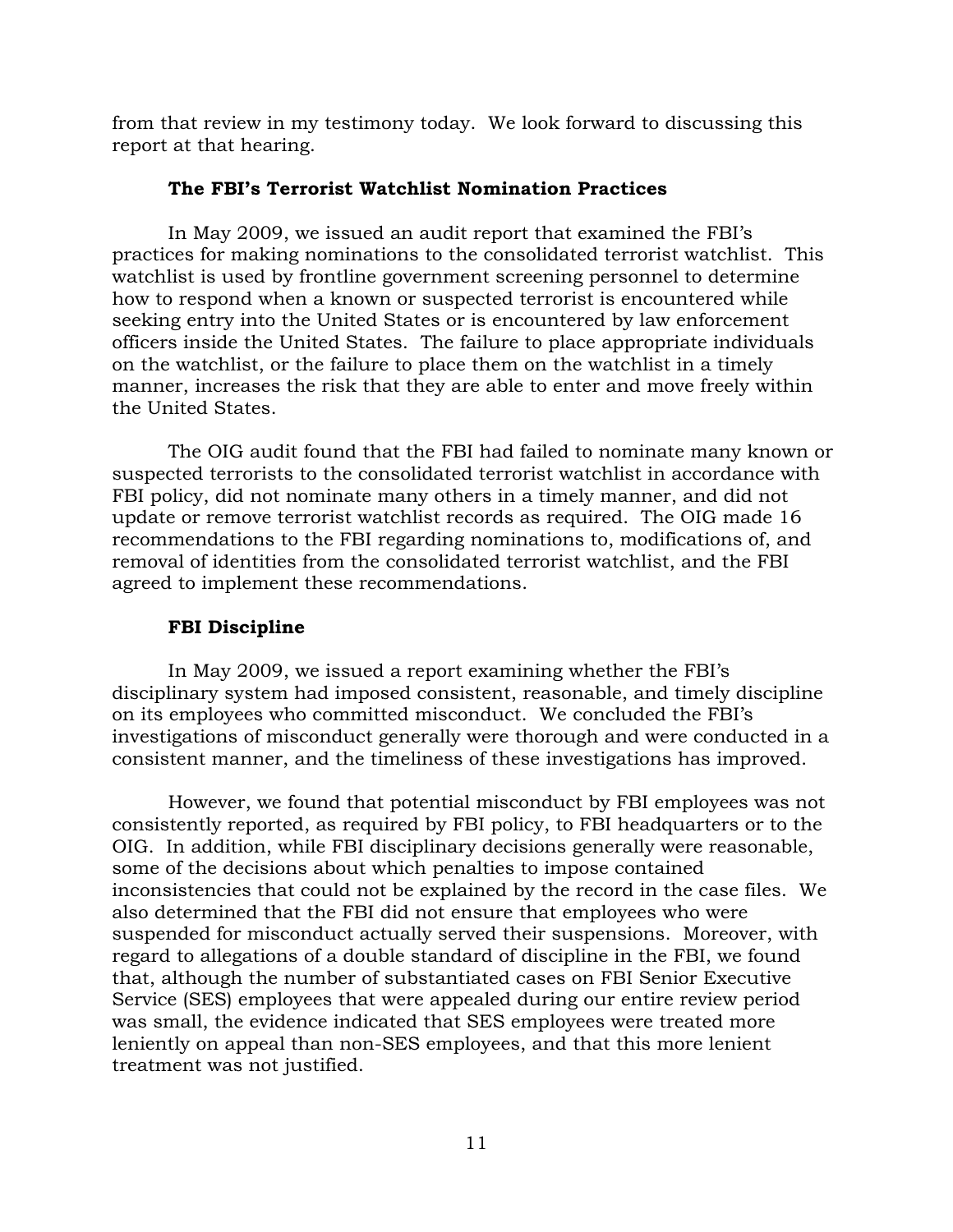Our report made 16 recommendations to help the FBI improve its disciplinary system, including ensuring that FBI employees report misconduct to FBI headquarters or the OIG, requiring the FBI to better document in the case files the information it considers when making disciplinary decisions, documenting the consideration of precedent in disciplinary decisions, ensuring that FBI policies are applied consistently to all levels of employees at all stages of the disciplinary process, and reviewing the files of suspended employees to ensure that they served their suspensions. The FBI concurred with most of our recommendations and has stated that it has begun taking steps to address them.

#### **The FBI's Weapons of Mass Destruction Coordinator Program**

In September 2009, we issued a report evaluating the FBI's efforts to prepare for weapons of mass destruction (WMD) threats, including how the FBI ensures that WMD Coordinators in FBI field divisions identify WMD threats. The FBI has established a WMD Coordinator position in each of its field divisions to serve as the point-person on WMD matters. We concluded that the WMD Coordinators need to be more involved in the process used by each field office to identify and forecast WMD threats and vulnerabilities.

Our report made 13 recommendations for the FBI to enhance the responsibilities and training of its WMD Coordinators and to help improve field division WMD-related efforts. For example, we recommended that the FBI enhance day-to-day coordination between WMD Coordinators and field office Intelligence Analysts. Additionally, we recommended that the FBI develop qualification standards and training plans for field division personnel charged with preventing and detecting WMD threats. The FBI agreed with our recommendations and stated that it would implement them.

#### **V. Ongoing OIG Reviews in the FBI**

The OIG is conducting ongoing reviews on a variety of important FBI programs. The following are some examples of ongoing OIG reviews.

#### **Follow-up Audit of the FBI's Casework and Resource Allocations.**

This review is the fourth in a series of OIG audits examining the FBI's management of its personnel resources and the FBI's reprioritization of these resources. In particular, the audit will describe how the FBI has allocated and utilized its personnel resources between FYs 2005 and 2009 and will also examine whether the FBI has improved its processes for assessing its investigative human resource needs and assigning resources to its national priority areas. Further, our audit examines trends in the types of cases the FBI is working.